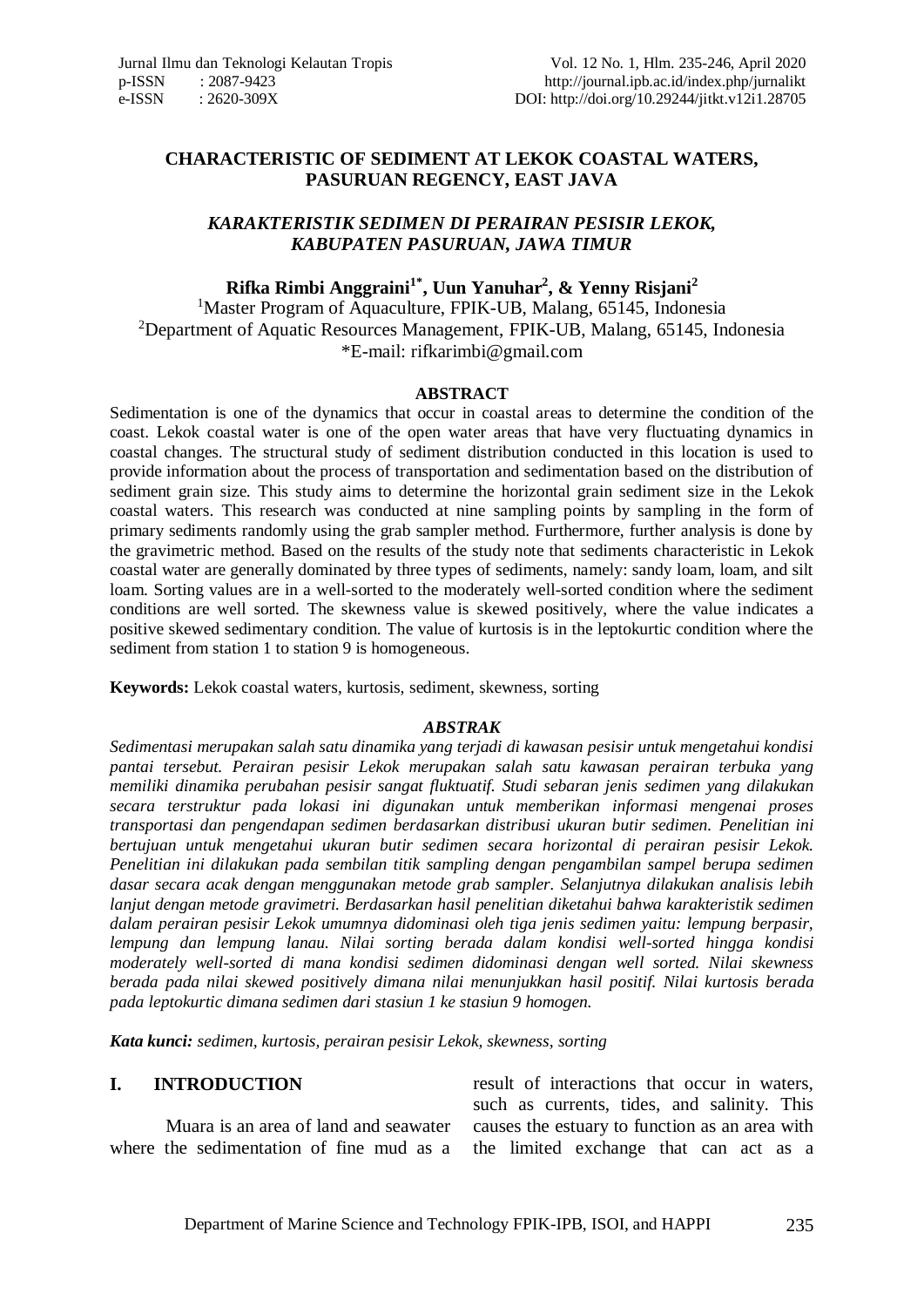discharge or source of sediment, and sediments associated with contaminants are discharged into the aquatic environment (Rainey *et al*., 2003). One of the goals of sedimentology is to interpret the environmental conditions of the grain size distribution found in sediment deposits (McLaren & Bowles, 1985). Characteristics regarding the texture of sediments, especially in estuaries, are essential in classifying various micro-depositional environments (Ganesh *et al*., 2013). Sediment deposition is assumed through the distribution of sediment grain size (Nugroho & Basit, 2014). The essential sedimentary characteristics are particle size and sediment grain, porosity, shape, and sediment fall velocity (Bayhaqi & Dungga, 2015).

The fundamental aspect of sediment particles in influencing the processes of sedimentation, transportation, and sedimentation is grain size (Blott & Kenneth, 2001). Grain size analysis provides information on sediment origin, transportation history, and depositional conditions (Folk & Ward, 1957; Friedman, 1979; Bui *et al*., 1990). The distance from the coastline strongly influences the grain size distribution, the distance from the source (river), source of sediment material, topography, and sediment transport mechanism (Abuodha, 2003). Gravimetric analysis is the analysis of sediment grain size (Wibowo, 2011). This analysis is used to determine the level of resistance to the exogenic processes of sediment grains, such as weathering, erosion, and abrasion from the origin of transportation and sediment deposition processes (Yasin *et al*., 2016).

Sediments in coastal areas are more dynamic to experience erosion, transportation, and sedimentation on spatial and temporal scales. It is imperative to know the prediction of coastal evolution in the future (Winter, 2007). In addition, currents, which are oceanographic factors, can help the process of sediment distribution, especially suspended sediment (Purnawan *et al*., 2012).

The distribution of sediment fractions is strongly influenced by currents (Darlan, 1996), and the distribution mechanism is highly dependent on hydraulic sorting and deposition (Wenno & Witasari, 2001).

Lekok coastal waters have an important role for the community in Pasuruan Regency. This condition occurs because of the dependence of the community in the economic field, where most of the population in this region lives as a fisherman (Hambali & Aprianti, 2016). These waters are very active, which can be seen from the many settlements, industrial activities, agriculture to the activities of fishers (Haryono *et al*., 2017). However, this can hurt the activities of the fishermen due to sedimentation at the port, which results in severe silting (Hambali & Aprianti, 2016). One of the aggravating conditions where Lekok coastal waters is a coastal area that is very much influenced by the entry of land, especially the Rejoso River (Haryono *et al*., 2017). The activity has much influence on the condition of the Lekok coastal waters. One of affecting sedimentation is mangrove's any vegetation was cut down, and the land was used as residential and industrial purposes (Aritonang *et al*., 2014).

It will significantly affect the sedimentation process in Lekok coastal waters. This sedimentation process occurs because of the widespread sediment deposition on land, on the coast and at sea. Sediment characteristics such as grain size, grain shape, and texture of sediment will differ from one place to another. The characteristics of the sediment depend on the type, characteristics, and location of the sediment (Dewi & Yudi, 2008). It is consistent with what was stated by Folk & Sanders (1978) that the distribution of sediment grains is more dominantly influenced by the type and condition of the material source of the sediment, as well as the processes that occur in the material. However, previously, according to Ponce (1989), it was mentioned that sediment is one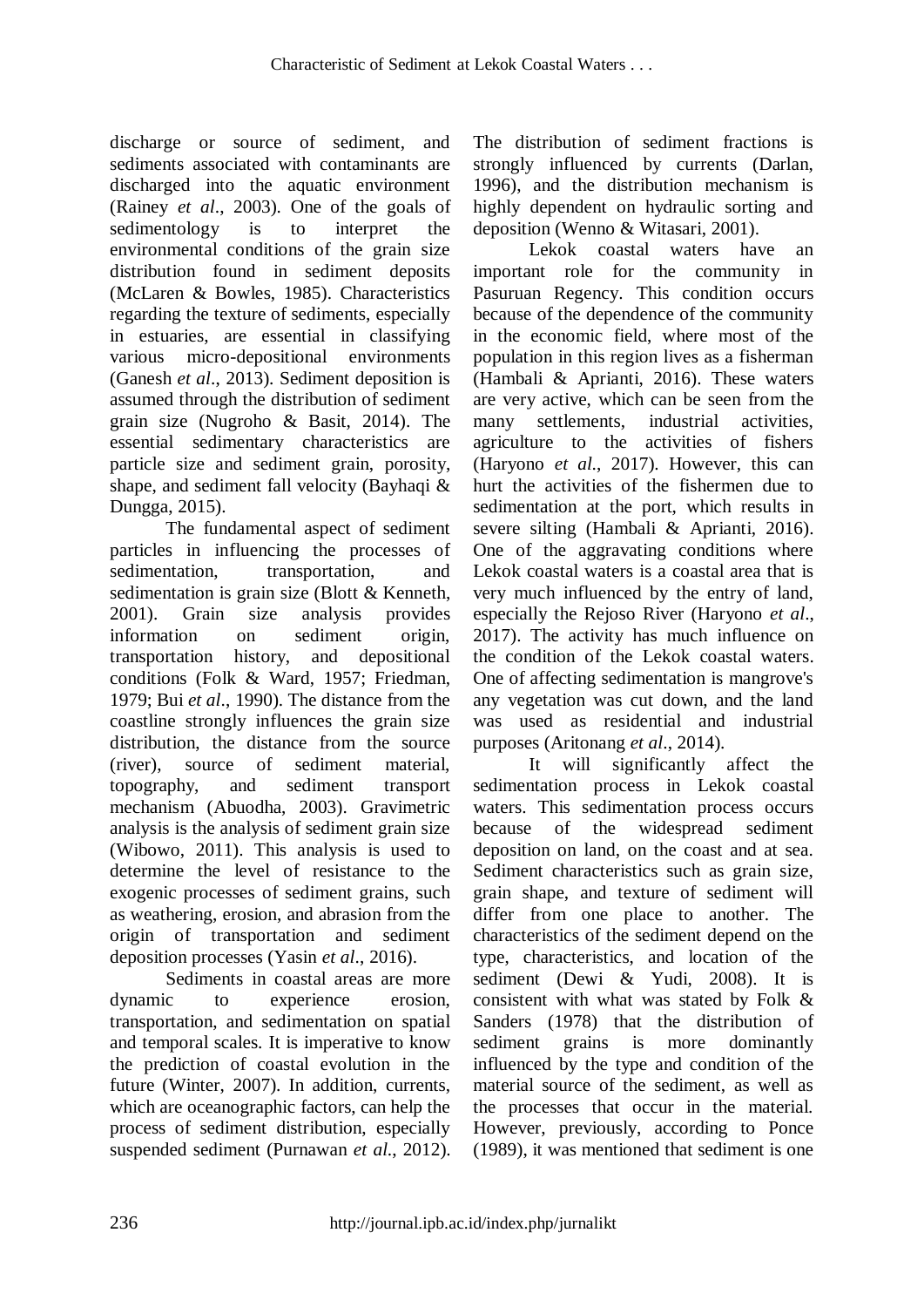of the results of disintegration and decomposition of rocks where this process involves changing rocks into smaller grains without destroying the chemical substance of the rock itself.

It is necessary to do a proper sediment analysis to find out the grain size, grain shape to the texture of the sediment in the water. Sediment grain size analysis is also widely used to determine the dynamics and depositional conditions in water (Stewart, 1958; Passega, 1964; Carranza-Edwards *et al*., 2005; Opreanu & Păun, 2007). One alternative to assess the characteristics of the bottom water of sediments, it is necessary to determine statistical parameters such as mean grain size, skewness, and kurtosis (Dyer, 1986; CHL, 2002). In this article, the focus of the discussion is to describe the characteristics of horizontal sediment distribution based on the results of gravimetric analysis, sediment statistics, and spatially described to provide an overview of sediment sources, transportation processes and sediment

deposition on the Lekok coastal waters.

### **II. RESEARCH METHODS**

This research has been conducted in October-November 2019. The method used to collect the data in this study refers to a purposive sampling technique where the determination of the location points represent how many watersheds in the Lekok coastal waters (Figure 1). Sampling is done at low tide (Dewi *et al*., 2015). This research is a descriptive exploratory study in which this study describes a condition in the form of descriptions and descriptions in a systematic, factual and accurate manner about the facts, traits and examines the relationship between the phenomena that investigated (Nasir, 1983).

### **2.2. Sample Preparation**

Grain size is a characteristic of sediments that can be measured in real terms in which to obtain this data; a filter analysis of sediment samples is required using the



Figure 1. Map of Lekok Water research locations.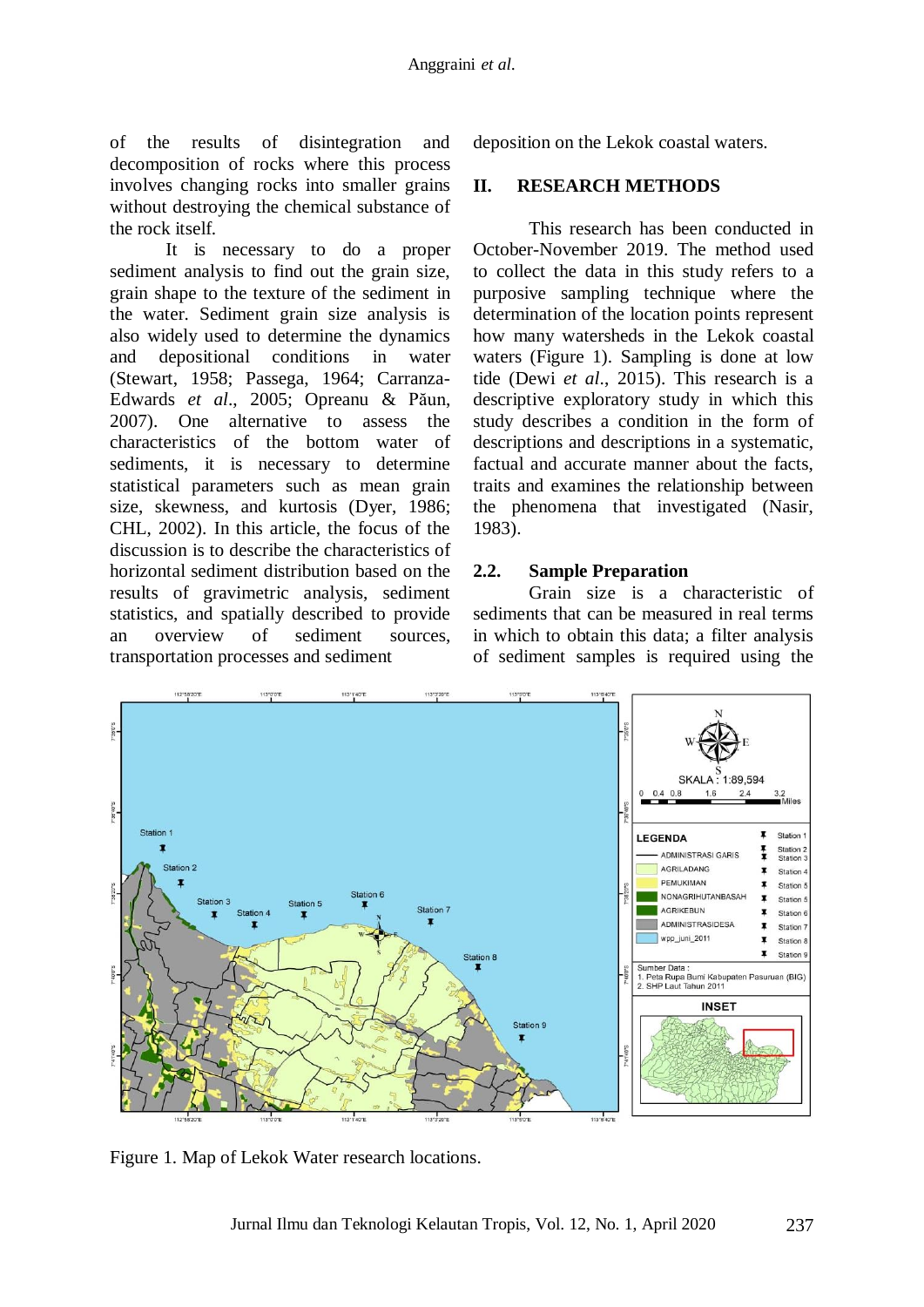U.S. standard classification. Army Corps Engineer (USACE) (Ghani *et al*., 2012). However, there are several other studies that use the wet sieving method with stratified sediment filters with different diameters. However, this research uses the method used by the Indonesian Institute of Sciences Oceanographic Research Center PK.001/GL/ 0611, written by Wibowo (2011). The work steps in the grain size analysis are based on the work procedures PK.001/GL/0611 P2O LIPI. The work steps are 100-gram sediment sample is put into an oven with a temperature of  $80^{\circ}$ C within 24 hours. Then prepare nine bowls that named after each cup in sequence according to the size of the multilevel sieve. Prepare multilevel sieves with each size of 16mm; 8mm; 4mm; 2mm; 1mm; 0.5mm; 0.25mm; 0.125mm and 0.063mm.

# **2.1. Collecting of Sample**

Sediment samples were collected from nine stations (Table 1) with three replications in Lekok coastal water. Sediment sampling used Ekman grab. Wet sediment samples were taken 300g for analysis of sediment characteristics. Sediment samples that have been obtained then placed in a sealed bag and coated by aluminum foil (Dewi *et al*., 2015). Sediment samples are stored in ice-cooled boxes at <4°C to maintain the sample conditions from the sampling location to the laboratory. After that, the sample is stored in a freezer with a temperature of −20°C in the laboratory until further sediment analysis (Cordova & Wahyudi, 2016).

After drying, the sediment sample is dissolved with water until it dissolves evenly in a stratified sieve then the sample is poured into a stratified sieve and doused with water. Place the filtered sediment at each level in a cup that has weighed that from the initial weight. When it is finished to the 9th level, the sample is dried at the same temperature as before. Look at the bottom of the filter container, and the remaining water is poured into a measuring cup as much as 2000ml,

then stirred a few minutes then allowed to stand for 31 minutes so that the silt particles will settle. After settling, water is removed and leave the sediment. Then the sediment is transferred to a weighted cup. They are that contains the sieving sediment from each sieve size is heated in an oven at a temperature of  $80^{\circ}$ C for 24 hours or until it is dry. Then the cup is allowed to stand at room temperature for 30 minutes. After that, this cup is weighed with analytical scales. Then do Shepard's triangle analysis (Shepard, 1954).

Table 1. Research location coordinate point.

| <b>Stations</b> | Latitude              | Longitude                |
|-----------------|-----------------------|--------------------------|
| 1               | $7^{\circ}$ 37' 25" S | 112° 57' 50" E           |
| 2               | $7^{\circ}38'$ 08" S  | $112^{\circ}58'$ $12"$ E |
| 3               | $7^{\circ}38'$ 47" S  | 112°58' 52" E            |
| $\overline{4}$  | $7^{\circ}38'$ 60" S  | $112^{\circ}59'$ 40" E   |
| 5               | $7^{\circ}38'$ 47" S  | 113°06' 38" E            |
| 6               | $7^{\circ}38'35''$ S  | 113°01' 53" E            |
| 7               | $7^{\circ}38'$ 56" S  | 113°03' 13" E            |
| 8               | $7^{\circ}39'$ 52" S  | 113° 41' 36" E           |
| 9               | $7^{\circ}41'$ 19" S  | $113^{\circ}$ 05' 02" E  |

# **2.3. Analysis of Shepard Triangle**

Shepard triangle analysis is performed to see the type of sediment fraction that divided into three types, namely: sand, silt, and clay, that are obtained from the dry weight data of the sample. Determination of the type of sediment fraction is based on the most significant composition value from the data and also from work procedure PK.001/GL/0611 P2O LIPI (Wibowo, 2011). There are three sides in the Shepard triangle diagram, namely: sand, silt, and clay, which on each side has a percentage value of the fraction type. This result will be closed to 100% if the fraction type increasingly leads to the existing fraction type.

## **2.4. Analysis of Data**

The grain size data is calculated using the calculation method that refers to PK.001/GL/0611 P2O LIPI (Wibowo, 2011):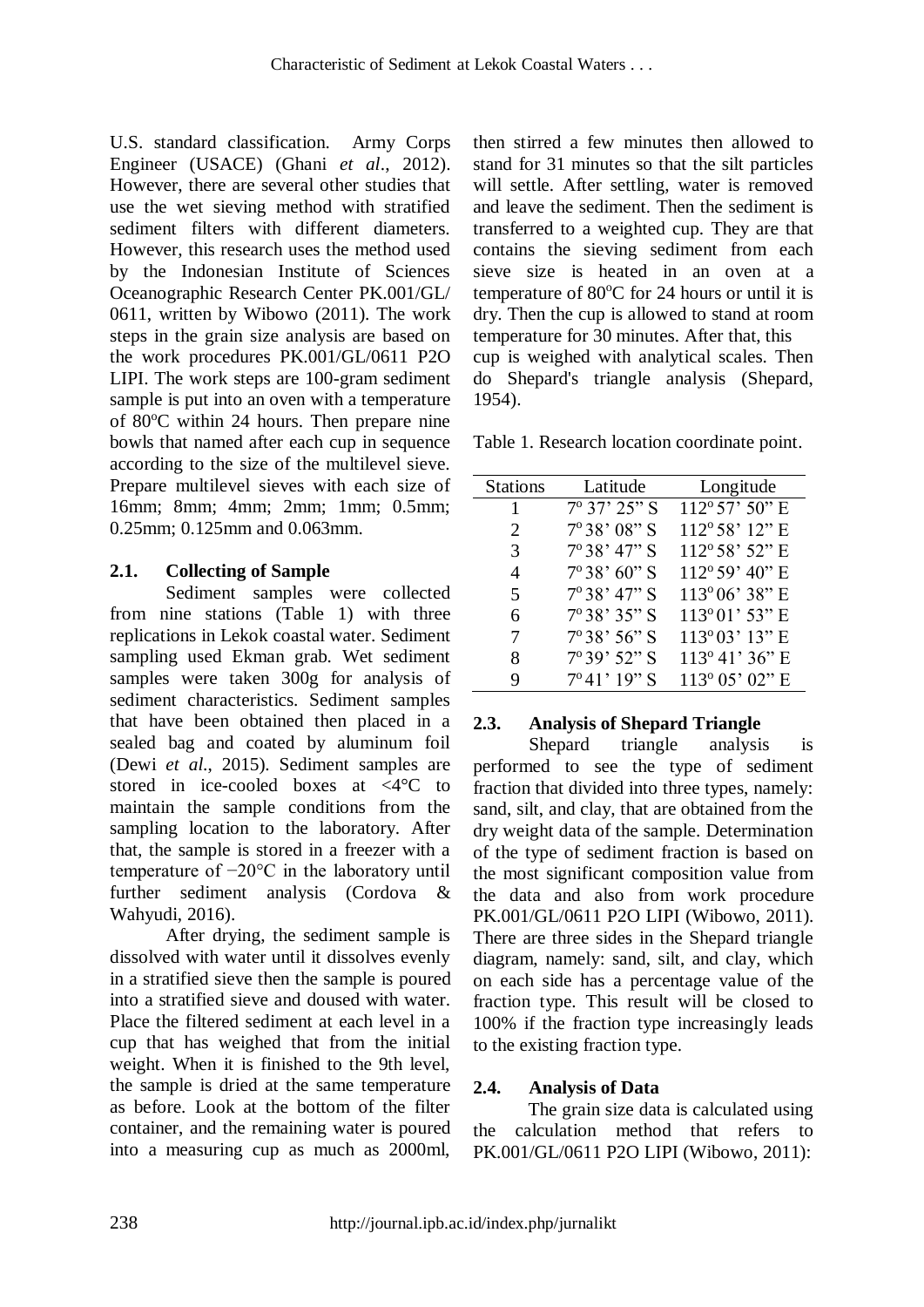Early Sediment Weight 
$$
(W_s)
$$
  
=  $(W_{cw+s}) - (W_{cw})$  ................. (1)

% Sediment Grain Size = x 100% .............................. (2)

Information:  $W_s =$  Sample Weight (g);  $W_{cw} =$ Weight of the Cup before filling the sample (g);  $W_{\text{cw}+s}$ : Weight of the cup after filling the sample (g);  $W_{cw + b}$  (1-n): Weight of the cup containing the sifting sample from each size (g).

### **2.4.1. Sorting**

Folk & Ward (1957) states that sorting is used to see the uniformity of the grain size of a sediment population. Sorting is also interpreted as the spread of grain size over average grain size. Calculations for sorting values can be calculated with the following equation:

............................ (3)

#### **2.4.2. Skewness**

Folk & Ward (1957) states that skewness is one of the parameters in the calculation of sediment distribution which is widely used to determine the deviation of grain size distribution to normal distribution. If the grain size distribution of coarse particles is dominant, then the skewness value is negative, and this also applies to the reverse. Calculations for skewness values can be calculated with the following equation:

$$
\alpha \varphi = \frac{\varphi 16 + \varphi 84 - 2 \cdot \varphi 50}{2(\varphi 84 - \varphi 16)} + \frac{\varphi 5 + \varphi 95 - 2 \cdot \varphi 50}{2(\varphi 95 - \varphi 5)} \dots (4)
$$

#### **2.4.3. Kurtosis**

This kurtosis value is a factor for assessing flatness and peak of the sediment distribution against the normal distribution. Based on Folk & Ward (1957), calculations for kurtosis values can be calculated with the following equation:

$$
K = \frac{\varphi 95 - \varphi 5}{2.44 \ (\varphi 75 - \varphi 25)} \dots \dots \dots \dots \dots \dots \dots \dots \dots \dots \dots \dots \dots \tag{5}
$$

Information:  $\Phi$ 16= particle size 16%;  $\Phi$ 50= particle size 50%; Φ84= particle size 84%; Φ5= particle size 5%; Φ95= particle size 95%; Φ75= particle size 75%; Φ25= particle size 25%.

#### **III. RESULTS AND DISCUSSION**

# **3.1. The Characteristic of Bottom Sediment in Lekok coastal waters**

The grain size data obtained is based on the number of samples used, which are nine samples taken from the Lekok coastal waters. Samples that have been analyzed by the gravimetric method to determine the grain size of the sediment illustrate the variation in value and percentage of sediment grain size. The results obtained can be interpreted and given naming through the Shepard Triangle Diagram (Shepard, 1954) (Figure 2), thus providing convenience in interpreting and grouping types of sediments. In general, sediments found at the study site are dominated by sandy loam size (Figure 2; Figure 3).

Based on the results of the sifting and piping process, it is known that the percentage of the most considerable sedimentary content is sand, which is then followed by silt and clay. These results can be seen in Figure 2. The analysis of grain size shows that in Lekok coastal waters, water has three basic types of sediments, namely sandy loam, loam, and silt loam. Sandy loam types dominate basic sediment types in Lekok coastal waters. The primary sediment classification of Lekok coastal waters can be seen in Figure 3. The classification of sediments is due to the presence of sediments with more massive mass so that it will settle faster. Therefore, more sand types are found around the Lekok coastal waters. For sediment fraction, which tends to be coarser, it will be deposited more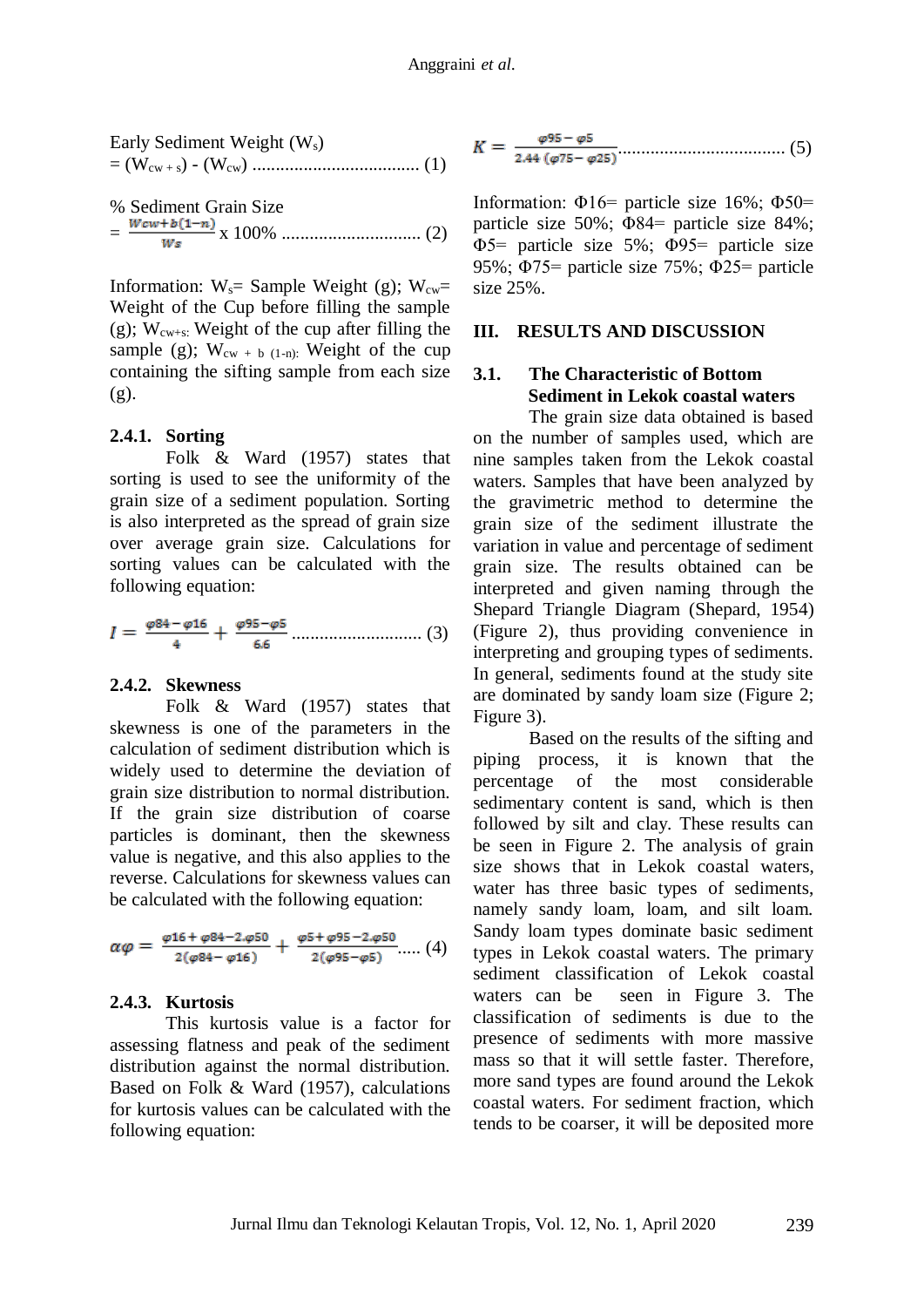

Figure 2. Characteristic of Lekok coastal waters sediment grain size.

quickly than finer sediment fraction. It is because these particles will be lowered by currents and deposited even further. Rifardi (2012) argues that a large sediment particle fraction will be deposited at a location not far from the source of the sediment. The sediment transport process is controlled by currents to be deposited if the finer particles of sediment in terms of grain size. The predominance of sediment in the form of sand is because the area is part of the sea waters adjacent to the main river estuary around the study site (Gemilang *et al*., 2018).



Figure 3. Classification of sediment.

The sediment fraction brought not only from one river but also from another river. Large discharges will tend to carry coarse and large sedimentary fractions and precipitate them. The position of the station away from the river or located in the river mouth can affect the flow velocity of the river flow and waves that have been weakened or not as strong as in the watershed so that they are only able to carry small and fine-sized fraction types. The types of silt and clay fractions have smaller mass and diameter compared to coarse and large finished fractions such as sand, gravel, and crust. It causes the faction to be carried away by the flow of water; the more towards the high seas, the new power will weaken (Ningsih *et al*., 2013).

Statement of Astrini *et al*. (2014) estuary base substrate types are generally in the form of mud (silt) and clay (clay). The substrate in the form of mud shows that in estuary areas have a high level of sedimentation. This sediment originates from the upstream area of the river, which carries eroded terrestrial material to the downstream so that there is considerable sedimentation in the river mouth. According to Affandi & Surbakti (2012) because the energy of water motion in a river mouth is tremendous, so it carries granules in the form of suspension.

The difference in grain size is very closely related to the origin of the sediment source. This condition explains that the source of sediment originating from the sea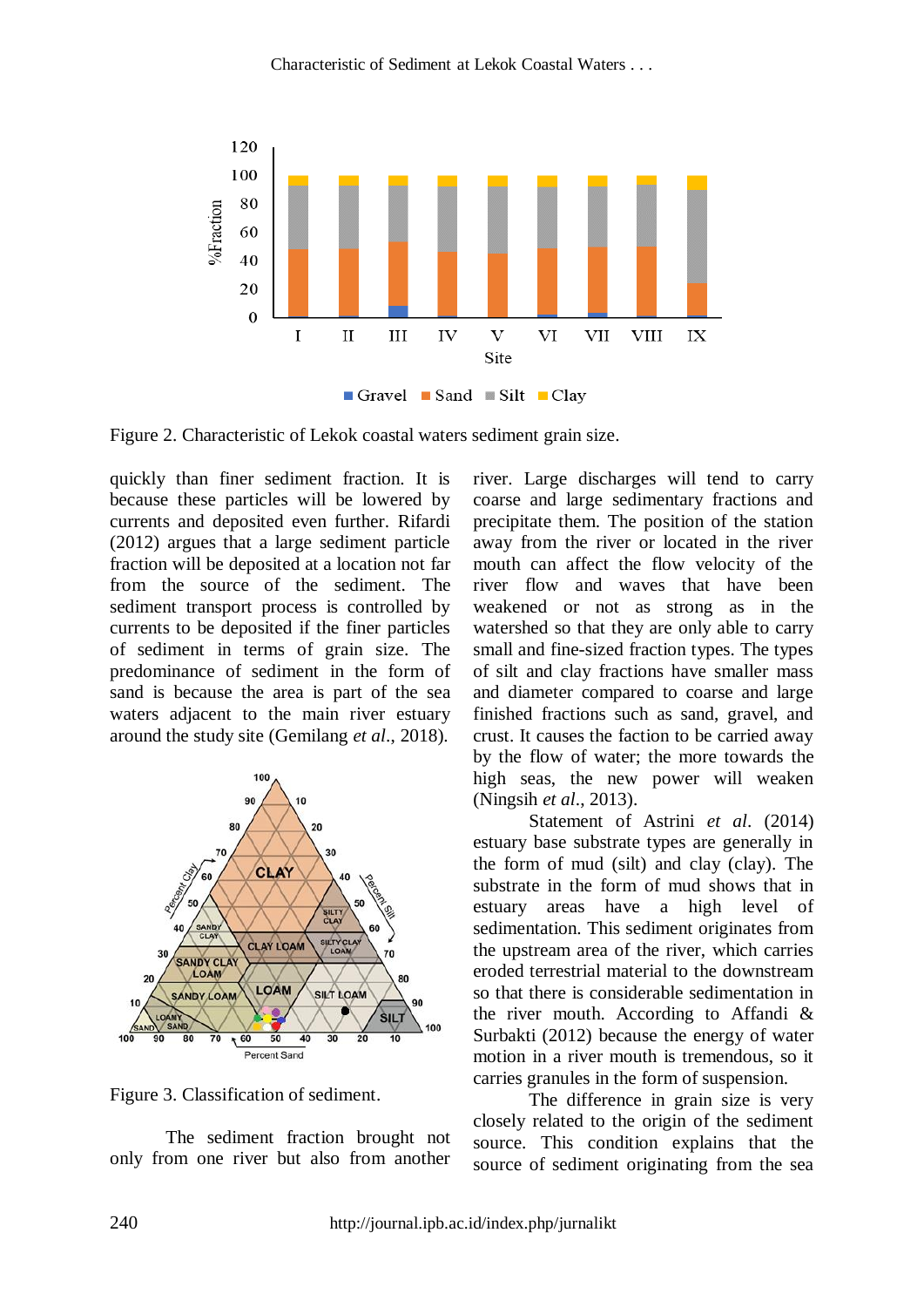then undergoes a transportation process that eventually undergoes a process of deposition into the sediment at each location. Also, the coarser grain size is assumed to be the result of the process of grinding the sand shoals (sand islands) by waves, which then transport at the front of the water bottom (Gemilang *et al*., 2018). The difference in grain size in sediments is very closely related to the source of the sediment derived. If the source comes from the direction in the bay, the grain size of the sediment will be even smoother.

Meanwhile, if the sediment faces towards the high seas, the grain size produced is more coarse. This condition explains that the source of sediment comes from the sea, then it will undergo a process of transportation that will settle into the sediment at each location. Sediment composition also shows the type of sediment. In general, sediment deposits that are found near the beach in the form of fine-sized rocks and clay minerals and plant residues. These deposits are called thermogenic deposits. This condition characterizes that the sediment is influenced by volcanic and terrestrial activity (Nugroho & Basit, 2014).

The process of refining the sediment grains while heading to the coast is caused by the influence of the periodicity of the monsoon in the Java Sea. The sediment sampling process that enters the transitional monsoon period will be characterized by a weak wind pattern and an uncertain direction (Siregar *et al*., 2017). Weak wind conditions can result in a tendency for grain size to become smoother when heading towards the coast. Davis (1991) also states that river currents entering sea waters will experience a slowdown where the ability to transport material will be reduced so that there will be a deposition process at the mouth of the estuary and the front of the river mouth. Tidal conditions can influence the tidal current velocity, which will be more varied and fluctuating so that there will be differences in the mechanism of transport and sediment deposition in each existing tidal

condition (Hoekstra *et al*., 2002). It is following what was conveyed by Nugroho & Basit (2014), where sediment transportation is also strongly influenced by current fluctuations so that it can sort various sizes of fine sediment.

# **3.2. Statistical Interpretation of Sediment Grain Size**

Sediment distribution for sorting value at the observation location is in a wellsorted to the moderate sorted condition where the sediment conditions are well sorted with an indication that the speed of the current affects the high deposition. Skewness value at skewed observation location is skewed positively where the value indicates positively skewed sediment condition, which indicates that the observation location is on the fine-sized substrate but does not lead to mud. The kurtosis value at the study site is leptokurtic, where the value is known that the sediments from site 1 to site 9 are homogeneous. Data on sediment distribution in Lekok coastal waters are presented in Table 2.

The relationship between kurtosis, sorting, and skewness is widely used to determine the differences in sediment in each water. Human activity is a supporting factor for the process of sedimentation other than due to natural factors. The distribution of sediment can be known from where the source of sediment originates from skewness and sorting data. Sediment sorting value at the study site is included in Well Sorted. Based on the opinion of Ingmanson & Wallace (1989), wherein his article, it was stated that sediments with good sorting value are caused by the size of the sediment particles which are well accumulated or structured. This condition is strongly influenced by the strength of currents and waves that tend to be stable. Briefly stated that the strength of each oceanographic parameters are similar so that sediment grains undergoing precipitation tend to be the same (Rifardi, 2012).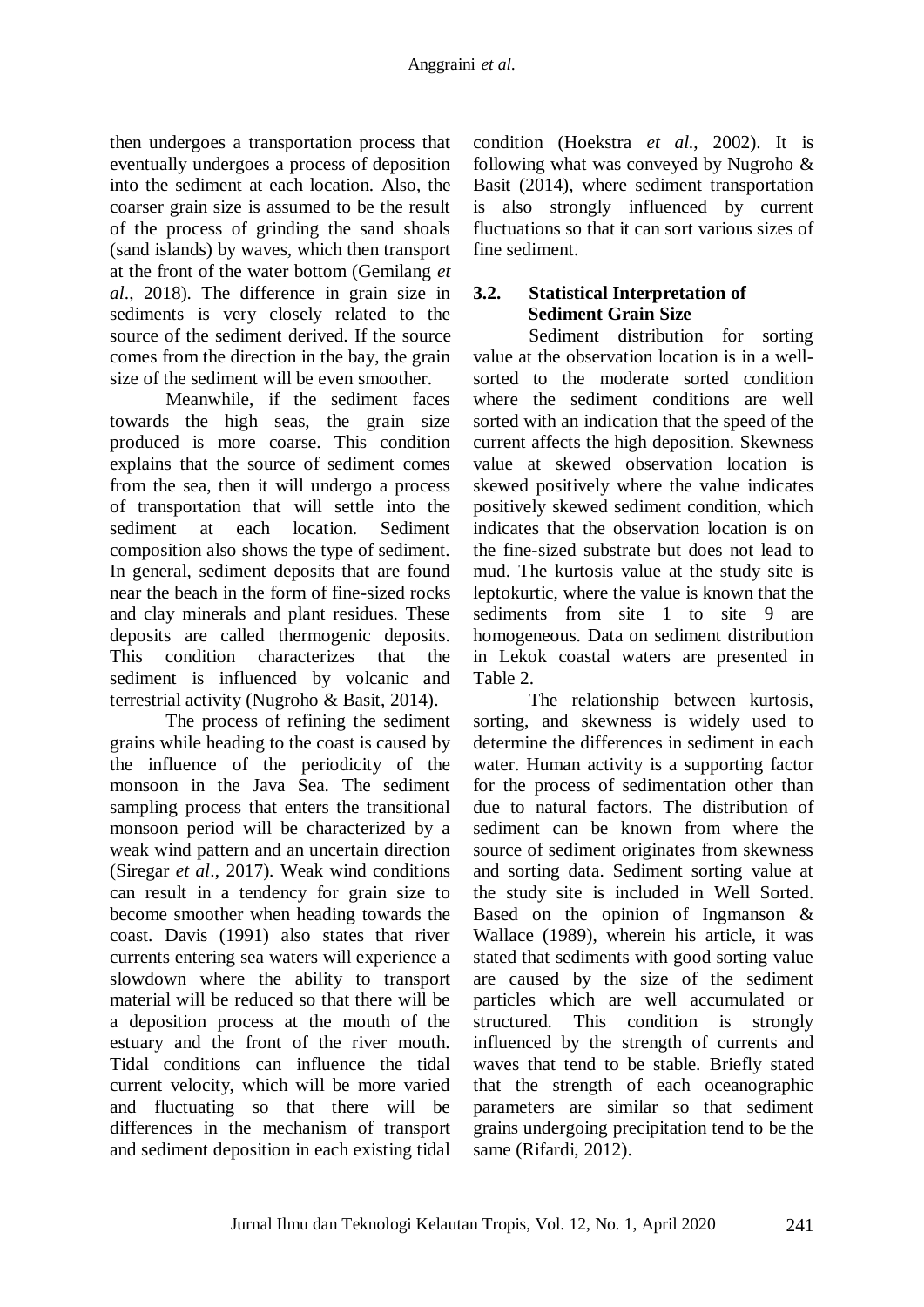| Site | <b>Skewness</b>          | Sorting                       | Kurtosis         |
|------|--------------------------|-------------------------------|------------------|
|      | Fine Skewed              | Well Sorted                   | Very Leptokurtic |
| 2    | Symmetrical              | Well Sorted                   | Leptokurtic      |
| 3    | <b>Skewed Positively</b> | <b>Well Sorted Moderately</b> | Very Leptokurtic |
| 4    | <b>Skewed Positively</b> | Well Sorted Moderately        | Leptokurtic      |
|      | Very Positively Skewed   | Sorted                        | Leptokurtic      |
| 6    | Skewed                   | Well Sorted                   | Very Leptokurtic |
|      | <b>Skewed Positively</b> | Well Sorted                   | Very Leptokurtic |
| 8    | Fine Skewed              | <b>Well Sorted Moderately</b> | Very Leptokurtic |
| 9    | <b>Skewed Positively</b> | <b>Well Sorted Moderately</b> | Leptokurtic      |

Table 2. Distribution of sediment in Lekok coastal waters.

Besides, the process of the meeting between river currents and ocean currents can cause gradations of current energy (Gemilang *et al*., 2018). This sorting value indicates the type of deposition, the characteristics of the settling current, and the settling time speed (Solahuddin *et al*., 2006). Scattered and deposited sediments at the study site showed that the sediments had a long time for the deposition process, which is indicated by the type of sorting that has an excellent uniformity of sediment grains.

The skewness value obtained in this study is dominated by skewed positively. It shows that the sediment has undergone a process of transportation and sedimentation in these waters. Skewness values obtained indicate differences in sediment texture between stations that illustrate the strength of energy that works in these waters are not dominantly the same or change (Arjenggi *et al*., 2013). Skewness condition at the study location indicated that the substrate at the study location tended to be of smooth size. Kurtosis value obtained is an illustration of the relationship of sorting the middle and bottom by showing the sediment criteria through graphs (Darlan, 1996). The process of forming sediments is one way to record long past events, especially those stored on the ocean floor.

Not only the history of the life of biota that lives in the sea, but this sedimentary rock will also record the history of volcanic eruptions, major floods, and climate change (Anderson, 1988).

## **IV. CONCLUSION**

The results of Lekok coastal waters sediment grain size analysis are dominated by three basic sediment types, namely sandy loam, loam, and silt loam. Sandy loam types dominate basic sediment types in Lekok water. Sediment distribution for sorting values is in a well-sorted to moderately wellsorted condition. Furthermore, the value of skewness is dominantly skewed positively. The kurtosis value at the study site is leptokurtic, where the value is known that the sediments from site 1 to site 9 are homogeneous. Skewness, kurtosis, and sorting data are data used to see the source of sediment originating.

## **ACKNOWLEDGMENTS**

Our gratitude goes to Mr. Nur Habibie as a facilitator of the researcher for being able to research the Coastal Waters of Lekok, Pasuruan Regency. Furthermore, we also thank the Head of Soil Laboratory, Faculty of Agriculture, Brawijaya University, for facilitating researchers in this research.

## **REFERENCES**

Abuodha, J.O.Z. 2003. Grain size distribution and composition of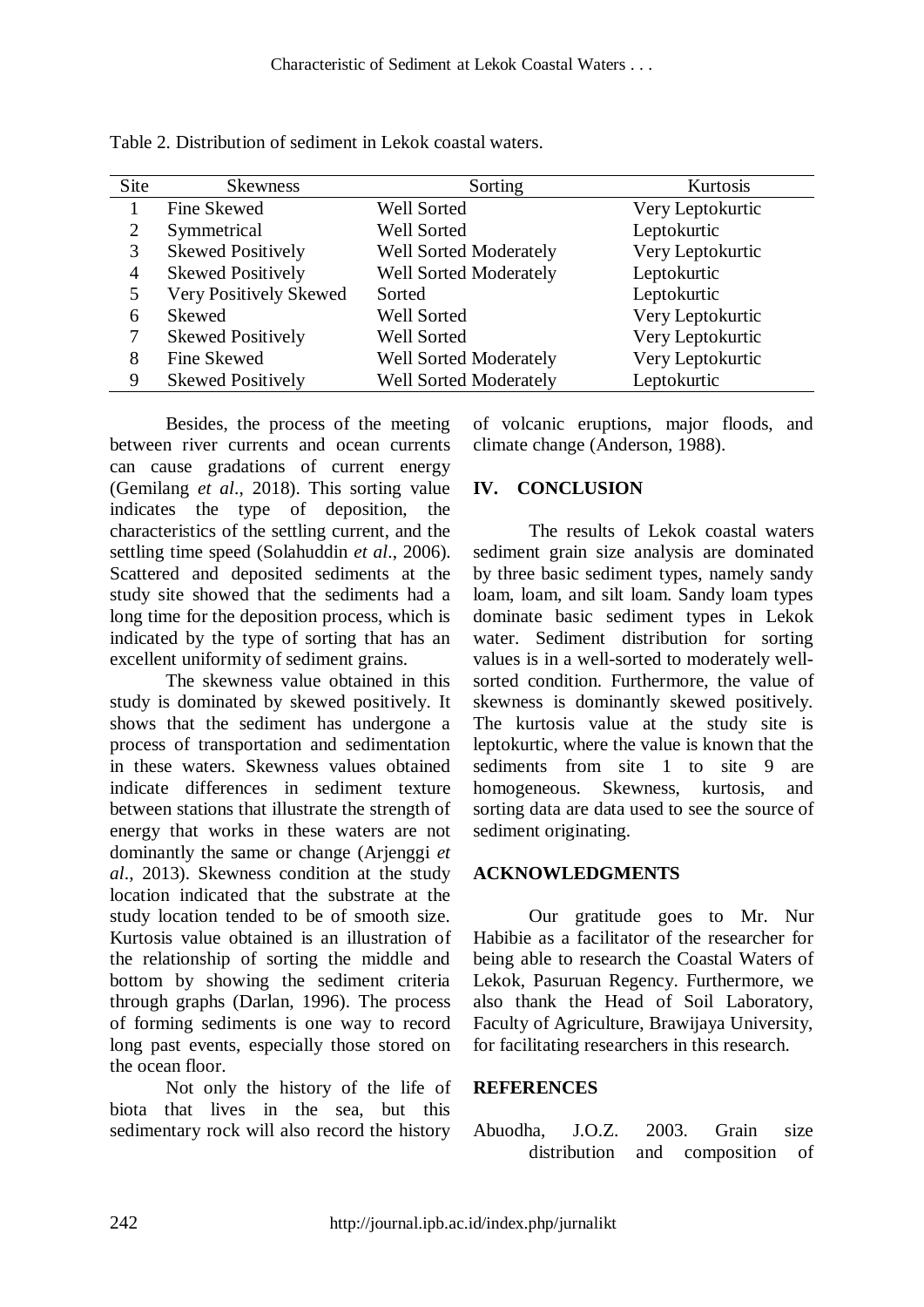modern dune and beach sediments, Malindi Bay coast, Kenya. *J. of African Earth Sciences,* 36: 41-54. https://doi.org[/10.1016/S0899-](https://ui.adsabs.harvard.edu/link_gateway/2003JAfES..36...41A/doi:10.1016/S0899-5362(03)00016-2) [5362\(03\)00016-2](https://ui.adsabs.harvard.edu/link_gateway/2003JAfES..36...41A/doi:10.1016/S0899-5362(03)00016-2)

- Affandi, A.K. & H. Surbakti. 2012. Distribusi sedimen dasar di Perairan Pesisir Banyuasin Sumatera Selatan. *J. Maspari*, 4: 33-39. [https://doi.org/10.36706/maspari.](https://doi.org/10.36706/maspari.%20v4i1.1327)  [v4i1.1327](https://doi.org/10.36706/maspari.%20v4i1.1327)
- Anderson, R.N. 1988. Marine Geology. Lamont-doherty geological observation. Columbia University. Palisades: New York. 33 p.
- Aritonang, A.E., H. Surbakti, & A.I.S. Purwiyanto. 2014. Laju pendendapan sedimen di Pulau Anakan Muara Sungai Banyuasin, Sumatera Selatan. *J. Maspari*, 6(2): 133-141. [https://doi.org/10.36706/maspari.v8i1](https://doi.org/10.36706/maspari.v8i1.2645) [.2645](https://doi.org/10.36706/maspari.v8i1.2645)
- Arjenggi, E.K., Muzahar, & Y. Falmi. 2013. Karakteristik sedimen permukaan dasar di Perairan Kelurahan Tarempa Barat Kecamatan Siantan Kabupaten Anambas. Jurusan Ilmu Kelautan. Universitas Maritim Raja Ali Haji. 1- 9 pp.

<https://jurnal.umrah.ac.id/?p=3319>

Astrini, A.D.R., Y. Muhammad, & S. Adi. 2014. Kondisi perairan terhadap struktur komunitas makrozoobenthos di Muara Sungai Karanganyar Dantapak, Kecamatan Tugu, Semarang. *J. of Marine Research*, 3: 27-36. [https://doi.org/10.14710/jmr.v3i1.459](https://doi.org/10.14710/jmr.v3i1.4594)

[4](https://doi.org/10.14710/jmr.v3i1.4594) Bayhaqi, A. & C.M.A. Dungga. 2015. Distribusi butiran sedimen di pantai Dalegan, Gresik, Jawa Timur. *Depik,*  4(3): 153-159. https://doi.org/10.13170/depik.4.3.30 54

Blott, J.S. & P. Kenneth. 2001. Gradistat: A grain size distribution and statistics package for analysis of

unconsolidated sediments. *Earth Surface Processes and Landforms: British Society for Geomorphology*, 26: 1237-1248.

https://doi.org/10.1002/esp.261

- Bui, E.N., J.M. Mazullo, & L.P. Wilding. 1990. Using quartz grain size and shape analysis to distinguish between Aeolian and fluvial deposits in the Dallol Bosso of Niger (West Africa). *Earth Surface Process and Landforms*, 14: 157-166. https://doi.org/10.1002/esp.32901402 06
- Carranza-Edwards, A., L. Rosales-Hoz, J. Urrutia-Fucugauchi, A. Sandoval-Fortanel, E.M. de la Garza, & R.L.S. Cruz. 2005. Geochemical distribution pattern of sediments in an active continental shelf in Southern Mexico. *Continental Shelf Research*, 25: 521– 537.

https://doi.org[/10.1016/j.csr.2004.09.](https://www.researchgate.net/deref/http%3A%2F%2Fdx.doi.org%2F10.1016%2Fj.csr.2004.09.013) [013](https://www.researchgate.net/deref/http%3A%2F%2Fdx.doi.org%2F10.1016%2Fj.csr.2004.09.013)

- Coastal Hydraulic Laboratory (CHL). 2002. Coastal Engineering Manual Part III. Washington DC: Department of the Army. U.S. Army Corp of Engineers. III-3-48 pp. [http://www.plainwater.com/pubs/EM-](http://www.plainwater.com/pubs/EM-1110-2-1100P3.pdf)[1110-2-1100P3.pdf](http://www.plainwater.com/pubs/EM-1110-2-1100P3.pdf)
- Cordova, M.R. & J.A. Wahyudi. 2016. Microplastic in the Deep-Sea Sediment of Southwestern Sumatera Waters. *J. of Marine Research Indonesia*, 41(1): 27-35. <https://doi.org/10.14203/mri.v41i1.99>
- Darlan, Y. 1996. Geomorfologi wilayah pesisir. Aplikasi untuk penelitian wilayah pantai. Pusat Pengembangan Geologi Kelautan. Bandung. 96 p.
- Davis, Jr. 1991. Oceanography: An Introduction to The Marine Environment. Wm.C. Brown Publisher. Lowa. USA. 516 p.
- Dewi, T. & D. Yudi. 2008. Partikel mikroskopis dasar laut Nusantara.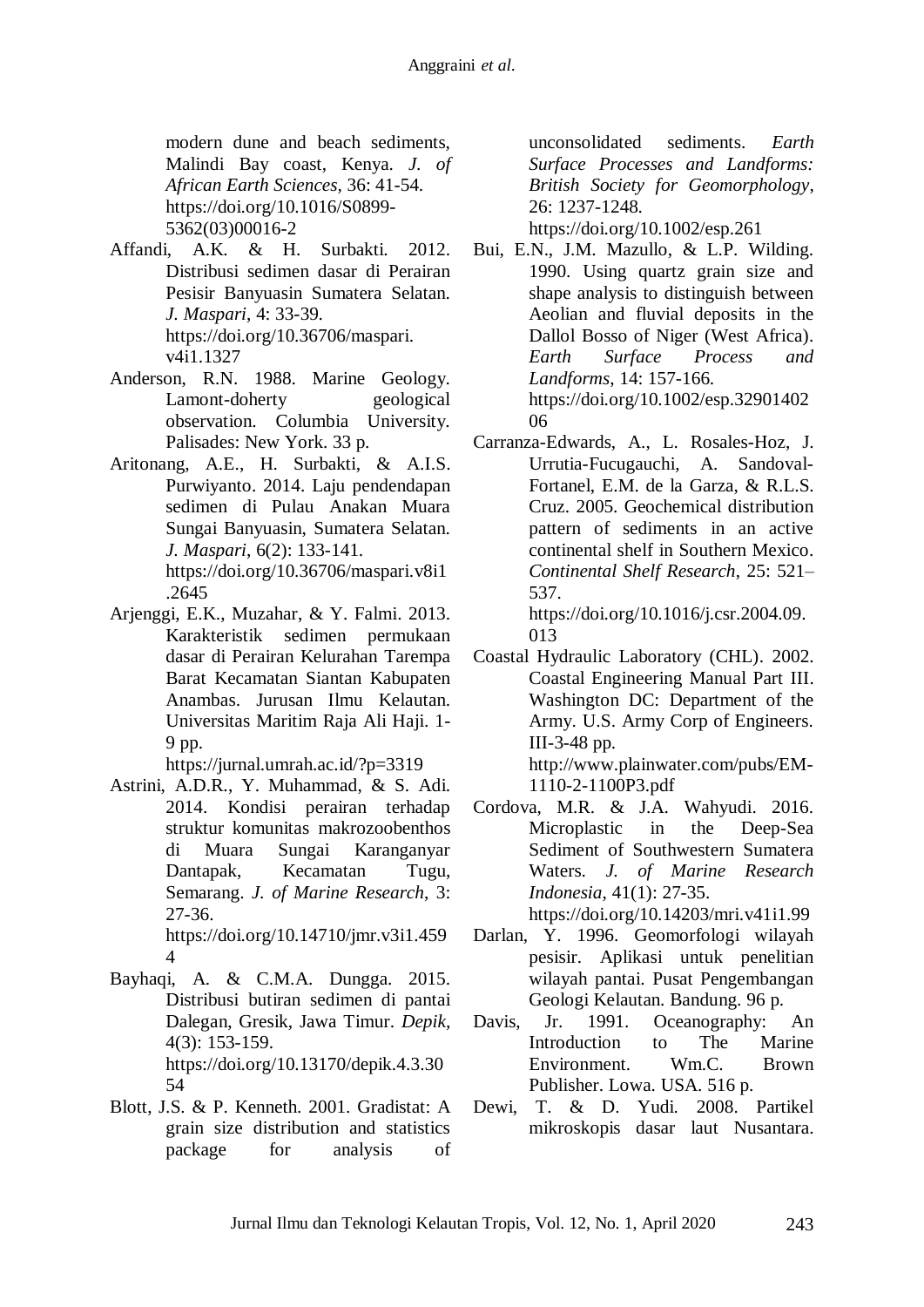Pusat Penelitian dan Pengembangan Geologi Kelautan. Bandung. 96 hlm.

Dewi, I.S., A.A. Budiarsa, & I.R. Ritonga. 2015. Distribusi mikroplastik pada sedimen di Muara Badak, Kabupaten Kutai Kartanegara. *Depik*, 4(3): 121- 131. [https://doi.org/10.13170/depik.4.3.28](https://doi.org/10.13170/depik.4.3.2888)

[88](https://doi.org/10.13170/depik.4.3.2888) Dyer, K.R. 1986. Coastal and estuarine sediment dynamics. *Geologi J.*, 22(2):

> 169-171 [https://doi.org/10.1002/gj.335022021](https://doi.org/10.1002/gj.3350220210)  $\Omega$

- Folk, R.L. & J.E. Sanders. 1978. Principles of sedimentology. John Willey and Sons. New York.792 p. [https://doi.org/10.1002/esp.32900403](https://doi.org/10.1002/esp.3290040317) [17](https://doi.org/10.1002/esp.3290040317)
- Folk, R.L. & W.C. Ward. 1957. Brazos River bar: a study in the significance of grain size parameters. *J. of Sedimentary Research,* 27(1): 3-26. https://doi.org/10.1306/74d70646- 2b21-11d7-8648000102c1865d
- Friedman, G.M. 1979. Differences in size distrobutions of populatioms of particles among sands of various origins. *Sedimentology*, 26(6): 859- 862.

[https://doi.org/10.1111/j.1365-](https://doi.org/10.1111/j.1365-3091.1979.tb00979.x) [3091.1979.tb00979.x](https://doi.org/10.1111/j.1365-3091.1979.tb00979.x)

- Ganesh, B., A.G.S.S Naidu, M. Jagannadha Rao, T. Karuna Karudu, & P. Avatharam. 2013. Studies on textural characteristics of sediments from Gosthani River Estuary Bheemunipatnam, A.P., East Coast of India. *J. Ind. Geophys. Union*, 17(2): 139-151.
- Gemilang, W.A.U.J., G.A. Wisha, R. Rahmawan, & Dhiauddin. 2018. Karakteristik sebaran sedimen Pantai Utara Jawa Studi Kasus: Kecamatan Brebes Jawa Tengah. *J. Kelautan Nasional*, 13(2): 65-74. <http://doi.org/10.15578/jkn.v1i2.6456>
- Ghani, A., N.A.A. Othman, & M.K.H. Baharudin. 2012. Study on Characteristic of Sediment and Sedimentation Rate at Sungai Lembing, Kuantan, Pahang, Precedia Engineering of Malaysian Technical Universities Conference on Engineering & Technology 2012, MUCET 2012 Part 3 – Civil and Chemical Engineering. *Procedia Engineering*, 53: 81-92. [https://doi.org/10.1016/j.proeng.2013.](https://doi.org/10.1016/j.proeng.2013.02.013) [02.013](https://doi.org/10.1016/j.proeng.2013.02.013)
- Hambali, R. & Y. Apriyanti. 2016. Studi karakteristik sedimen dan laju sedimentasi Sungai Daeng – Kabupaten Bangka Barat. *J. Fropil*, 4(2): 65-174.
- Haryono, M.G., Mulyanto, & Y. Kilawati. 2017. Kandungan logam berat Pb air laut, sedimen dan daging kerang hijau (*Perva viridis*). *J. Ilmu dan Teknologi Kelautan Tropis*, 9(1): 1-7. [https://doi.org/10.29244/jitkt.v9i1.17](https://doi.org/10.29244/jitkt.v9i1.17864) [864](https://doi.org/10.29244/jitkt.v9i1.17864)
- Hoekstra, P., H. Lindeboom, R. Bak, G.V.D. Bergh, D.A. Tiwi, W. Douven, J. Heun, T. Hobma, T. Hoitink, W. Kiswara, E. Meesters, Y. Noor, N. Sukmantalya, S. Nuraini, & T.V. Weering. 2002. Teluk Banten Research Programme: an integrated coastal zone management Study. Staple (Ed.) Scientific programme Indonesia-Netherlands Proceedings of a workshop held on February 12th 2002. Bandung. Indonesia. 59-70 p.
- Ingmanson, D.E. & W.J. Wallace. 1989. Oceanography an Introduction. Fourth Edition. Wadsworth Publishing Company. Belmont, California. 541 p.
- McLaren, P. & D. Bowles. 1985. The effects of sediment transport on grain-size distributions. *J. of Sedimentary Petrology,* 55(4): 457-470. https://doi.org/10.1306/212F86FC-2B24-11D7-8648000102C1865D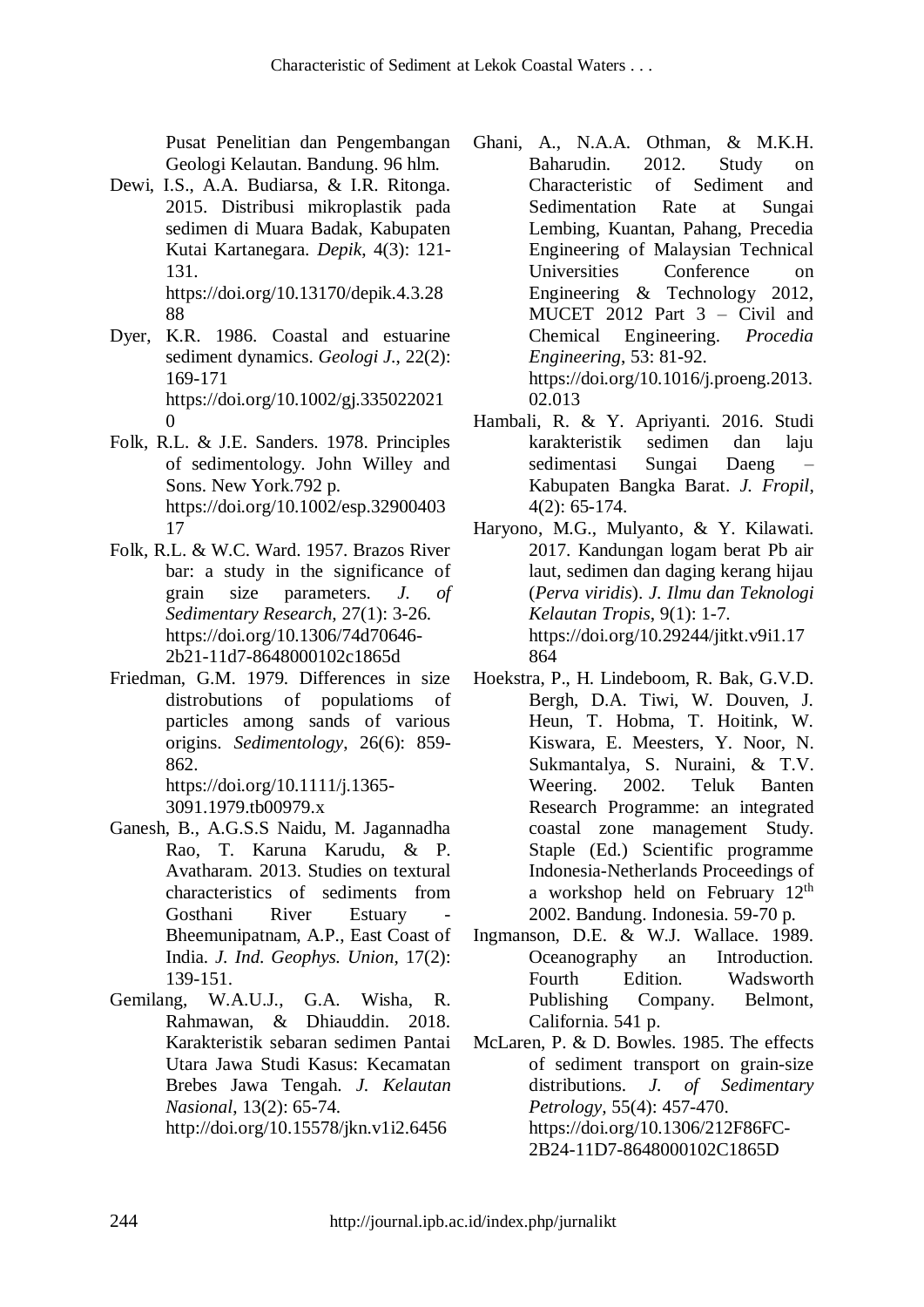- Nasir, M. 1983. Metode Penelitian. Ghalia Indonesia: Jakarta. 149 p.
- Ningsih, E.N., F. Supriyadi, & S. Nurdawati. 2013. Pengukuran dan analisis nilai hambur balik akustik untuk klasifikasi dasar perairan danhubungannya dengan makrozoobentos di Delta Mahakam. *J. Penelitian Perikanan Indonesia*, 19(3): 139-146. [http://doi.org/10.15578/jppi.19.3.201](http://doi.org/10.15578/jppi.19.3.2013.139-146) [3.139-146](http://doi.org/10.15578/jppi.19.3.2013.139-146)
- Nugroho, S.H. & A. Basit. 2014. Sebaran sedimen berdasarkan analisis ukuran butir di Teluk Weda, Maluku Utara. *J. Ilmu dan Teknologi Kelautan Tropis,* 6(1): 229-240. [https://doi.org/10.29244/jitkt.v6i1.86](https://doi.org/10.29244/jitkt.v6i1.8644) [44](https://doi.org/10.29244/jitkt.v6i1.8644)
- Opreanu, G.O. & F. Păun. 2007. The dynamic significance of the grain size of sediments transported and deposited by the Danube Gicu. *Geo-Eco-Marina*, 13: 111–119.

https://doi.org/10.5281/zenodo.57352

Passega, R. 1964. Grain size representation by CM pattern as a geological tool. *J. of Sedimentary Petrology*, 34: 830– 847.

https://doi.org[/10.1306/74D711A4-](https://ui.adsabs.harvard.edu/link_gateway/1964JSedR..34..830P/doi:10.1306/74D711A4-2B21-11D7-8648000102C1865D) [2B21-11D7-8648000102C1865D](https://ui.adsabs.harvard.edu/link_gateway/1964JSedR..34..830P/doi:10.1306/74D711A4-2B21-11D7-8648000102C1865D)

- Ponce, V.M. 1989. Engineering Hydrology: Principle and Practice. Prentice-Hall Inc. New Jersey. 14 p.
- Purnawan, S., I. Setiawan, & Marwantim. 2012. Studi sebaran sedimen berdasarkan ukuran butir di perairan Kuala Gigieng, Kabupaten Aceh Besar, Provinsi Aceh. *Depik*, 1(1): 31-36.

<https://doi.org/10.13170/depik.1.1.24>

Rainey, M.P., A.N. Tyler, D.J. Gilver, R.G. Bryant, & P. McDonald. 2003. Mapping intertidal estuarine sediment grain size distributions through airborne remote sensing. *Remote Sensing of Environment*, 86: 480-490.

https://doi.org/10.1016/S0034- 4257(03)00126-3

- Rifardi. 2012. Ekologi Laut Modern. UR Press. Riau. 182 p.
- Shepard, F.P. 1954. Nomenclature based on sand-silt-clay ratios. *J. of Sedimentary Research*. 24(3): 151- 158. https://doi.org/10.1306/d4269774- 2b26-11d7-8648000102c1865d
- Siregar, S.N., L.P. Sari, N.P. Purba, W.S. Pranowo, & M.L. Syamsuddin. 2017. Pertukaran massa air di Laut Jawa terhadap periodisitas monsun dan Arlindo pada tahun 2015. *Depik,* 6(1): 44-59. https://doi.org/10.13170/depik.6.1.55 23
- Solahuddin, T., E. Triarso, & R.A. Troa. 2006. Karaktersistik tekstur sedimen berdasarkan analisis granulometri dan morfologi batupasir sepanjang Sungai Progo di Daerah Kalibawang-Pantai Trisik. D.I.Y. *Proceddings of International Conference on Earth Science and Technology*, 9: 6-7. [https://www.onesearch.id/Record/IOS](https://www.onesearch.id/Record/IOS2744.95178/Details) [2744.95178/Details](https://www.onesearch.id/Record/IOS2744.95178/Details)
- Stewart, H.B. 1958. Sedimentary reflection on depositional environment, in San Mignellagoon, Baju California, Mexico. *AAPG Bull*, 42: 2567–2618. [https://doi.org/10.1306/0BDA5BFA-](https://doi.org/10.1306/0BDA5BFA-16BD-11D7-8645000102C1865D)[16BD-11D7-8645000102C1865D](https://doi.org/10.1306/0BDA5BFA-16BD-11D7-8645000102C1865D)
- Wenno, L.F. & Y. Witasari. 2001. Distribusi ukuran butir pasir di Pantai Parangtritis. Pesisir dan Pantai Indonesia. Yogyakarta. 6: 95-103.
- Wibowo, S.P.A. 2011. Pengukuran besar butir sedimen laboratorium geologi laut. Pusat Penelitian Oseanografi Lembaga Ilmu Pengetahuan Indonesia. Jakarta. 55 p.
- Winter, C. 2007. On the evaluation of sediment transport models in tidal environments. *Sedimentary Geology*, 202: 562-571.